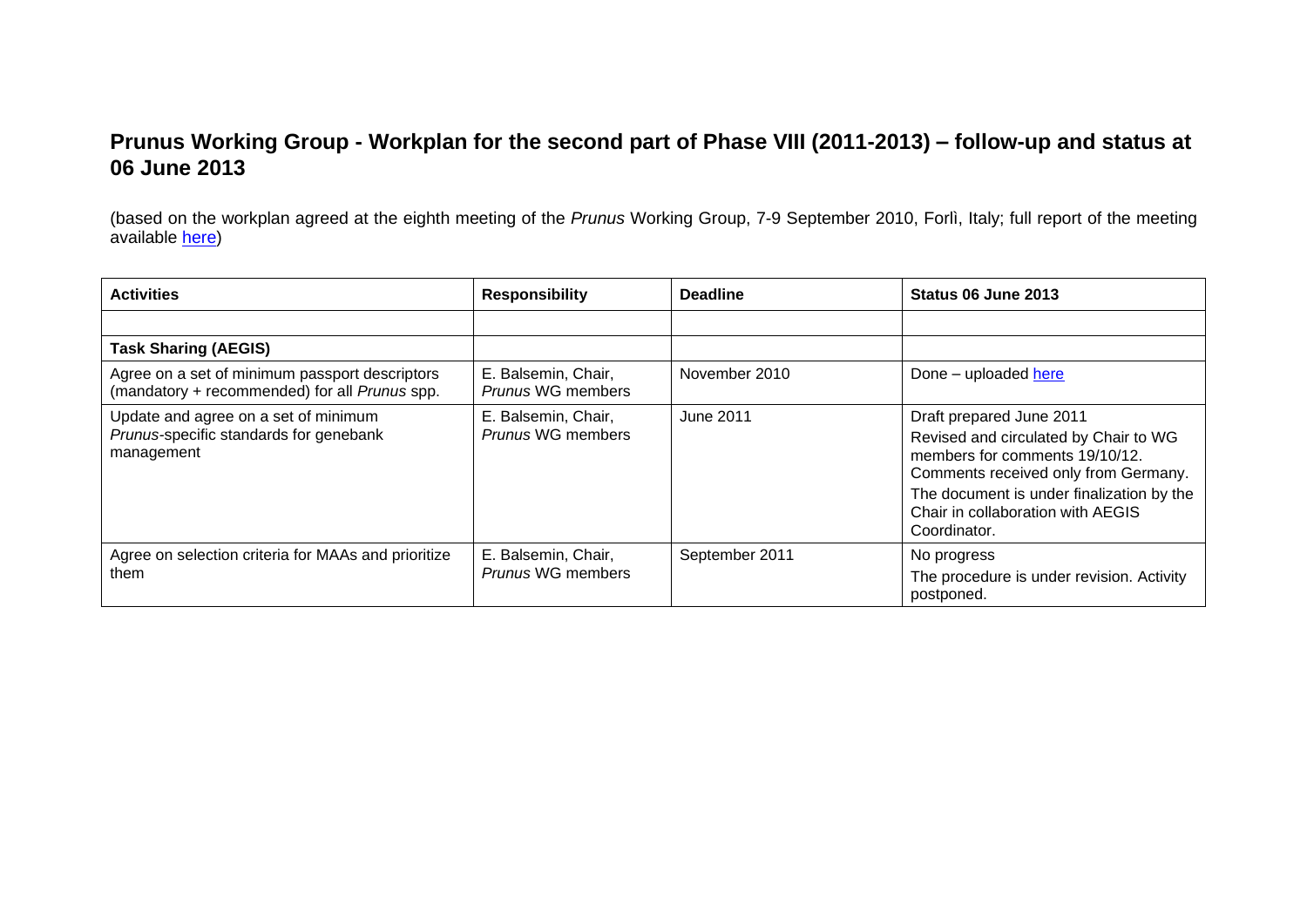| <b>Activities</b>                                                                                                                                   | <b>Responsibility</b>        | <b>Deadline</b>                                                     | Status 06 June 2013                                                                                                                                                                                                                                                                                                                                                                                                                                         |
|-----------------------------------------------------------------------------------------------------------------------------------------------------|------------------------------|---------------------------------------------------------------------|-------------------------------------------------------------------------------------------------------------------------------------------------------------------------------------------------------------------------------------------------------------------------------------------------------------------------------------------------------------------------------------------------------------------------------------------------------------|
| Draft a safety-duplication methodology and<br>circulate for approval by the WG                                                                      | D. Benediková and<br>M. Botu | End of 2010                                                         | Draft prepared by D. Benediková and<br>revised by M. Botu, submitted 07/05/013.<br>In the meantime, the AEGIS Safety<br>Duplication Policy was issued (see here).<br>Therefore the document needs to be<br>harmonized with the Policy.<br>In addition, technical aspects of the<br>alternatives to field conservation (in vitro,<br>cryo) must be included in the<br>methodology.<br>The procedure for finalization of the<br>document is under discussion. |
| Update cherry passport data (set) for national or<br>regional collections and send them to EPDB and<br><b>NFPs</b>                                  | WG members, curators         | Before the meeting on fruit<br>synonyms (before the end of<br>2011) | The meeting on fruit synonyms was held<br>only for Malus/Pyrus (March 2012).<br>Updated data on cherry and sometimes<br>other species were provided to EPDB<br>Manager by:<br>- Germany (JKI): November 2011<br>- Italy: CRA-FRF (Forli): October 2012<br>- Latvia: October 2012<br>- UK: November 2012<br>- CRA-FRU (Roma) to be provided soon<br>(action expected from: all other data<br>providers)                                                      |
| Encourage NFPs to send data to EURISCO and<br>encourage NCs to offer a country list of cherry MAA<br>candidates for the European Collection (AEGIS) | WG members                   | Before the meeting on fruit<br>synonyms (before the end of<br>2011) | The meeting on fruit synonyms was held<br>only for Malus/Pyrus (March 2012)<br>Italian data (>3000 acc. Prunus spp.)<br>sent to EURISCO - uploaded April 2013.<br>(action expected from: all other WG<br>members)                                                                                                                                                                                                                                           |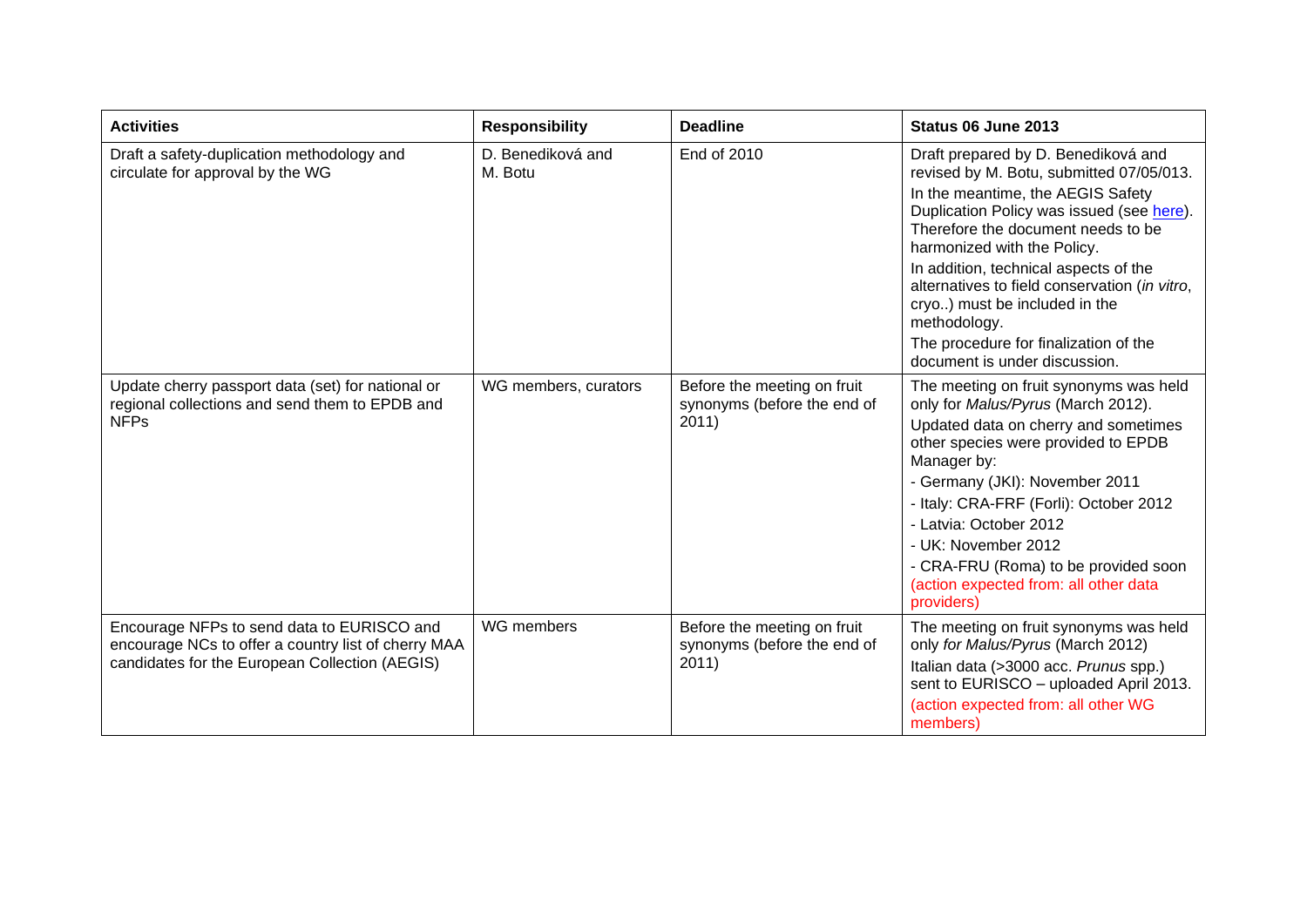| <b>Activities</b>                                                                                                                                       | <b>Responsibility</b>                                                                                                                                                                    | <b>Deadline</b>                                                                                                         | Status 06 June 2013                                                                                                                                                                                                                                                                                                                                                                                                                                                                                                                                                                                                                  |
|---------------------------------------------------------------------------------------------------------------------------------------------------------|------------------------------------------------------------------------------------------------------------------------------------------------------------------------------------------|-------------------------------------------------------------------------------------------------------------------------|--------------------------------------------------------------------------------------------------------------------------------------------------------------------------------------------------------------------------------------------------------------------------------------------------------------------------------------------------------------------------------------------------------------------------------------------------------------------------------------------------------------------------------------------------------------------------------------------------------------------------------------|
| Ad hoc meeting on fruit synonyms and descriptors                                                                                                        | 20 people x 2 days<br>(E 13 150)<br>Jointly with Malus/Pyrus<br>WG meeting                                                                                                               | February 2012                                                                                                           | Cancelled.<br>The meeting on fruit synonyms was held<br>only for Malus/Pyrus (March 2012).                                                                                                                                                                                                                                                                                                                                                                                                                                                                                                                                           |
| Ad hoc meeting of Prunus WG: analysis of all<br>candidate accessions, using EPDB and/or<br>EURISCO tools to select primary and secondary<br><b>MAAs</b> | 10 people x 2 days<br>(E 10 000)                                                                                                                                                         | 2012 or 2013                                                                                                            | Meeting cancelled due to "frozen"<br>situation regarding EPDB and definition<br>of selection criteria for MAAs.                                                                                                                                                                                                                                                                                                                                                                                                                                                                                                                      |
|                                                                                                                                                         |                                                                                                                                                                                          |                                                                                                                         |                                                                                                                                                                                                                                                                                                                                                                                                                                                                                                                                                                                                                                      |
| <b>Characterization and evaluation</b>                                                                                                                  |                                                                                                                                                                                          |                                                                                                                         |                                                                                                                                                                                                                                                                                                                                                                                                                                                                                                                                                                                                                                      |
| Agree on a set of minimum characterization and<br>evaluation descriptors for all Prunus species<br>(priority and secondary descriptors)                 | <b>Task Force</b><br>"Characterization and<br>Evaluation" Prunus WG<br>(M. Lateur,<br>F. Fernández,<br>D. Giovannini,<br>D. Szalatnay,<br>H. Flachowsky,<br>H. Kalmäe,<br>L. Gustavsson) | Proposed priority descriptors<br>sent by the end $2010 -$<br>approval and comments by the<br>Group by end February 2011 | The following documents have been<br>developed:<br>- General protocols for using the ECPGR<br>descriptors for Prunus spp.<br>- First priority descriptors for Peach<br>Both circulated by Chair to WG members<br>12/03/2013.<br>Both now approved, under finalization.<br>Will be uploaded on the Prunus WG page<br>as working documents<br>Other crops:<br>- New responsibilities were assigned for<br>the Descriptors for Cherry:<br>(T.Barreneche, INRA, France and<br>M Höfer, JKI, Germany, under<br>supervision of D. Giovannini and<br>M. Lateur))<br>- Descriptors for Plum: to be decided by<br>D. Giovannini and M. Lateur |
| Update characterization and evaluation data<br>(including photographs)                                                                                  | WG members, curators                                                                                                                                                                     | September 2010 (start) - 2013                                                                                           | No progress                                                                                                                                                                                                                                                                                                                                                                                                                                                                                                                                                                                                                          |
| Upload data to the EPDB                                                                                                                                 | WG members, curators                                                                                                                                                                     | January 2011 (start) - 2013                                                                                             | Start postponed, Partners access not<br>operational yet                                                                                                                                                                                                                                                                                                                                                                                                                                                                                                                                                                              |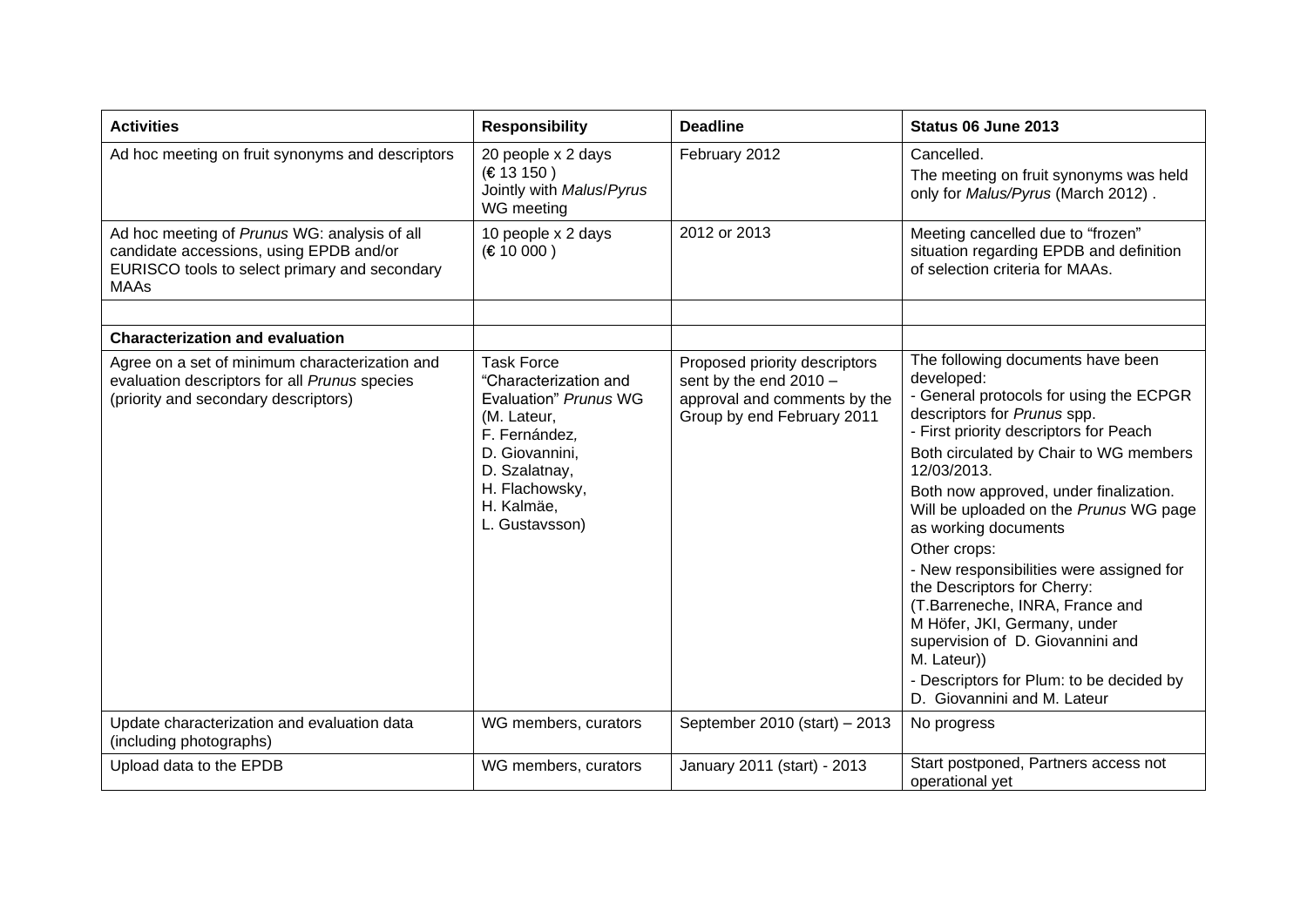| <b>Activities</b>                                                                                                                     | <b>Responsibility</b>                                                                 | <b>Deadline</b>       | Status 06 June 2013                                                                                                                                                                                                                                                                                                                                                                                                                            |
|---------------------------------------------------------------------------------------------------------------------------------------|---------------------------------------------------------------------------------------|-----------------------|------------------------------------------------------------------------------------------------------------------------------------------------------------------------------------------------------------------------------------------------------------------------------------------------------------------------------------------------------------------------------------------------------------------------------------------------|
|                                                                                                                                       |                                                                                       |                       |                                                                                                                                                                                                                                                                                                                                                                                                                                                |
| <b>Documentation and Information</b>                                                                                                  |                                                                                       |                       |                                                                                                                                                                                                                                                                                                                                                                                                                                                |
| Completed questionnaire on the status of national<br>collections sent to Chair                                                        | All WG members that<br>have not sent the<br>questionnaire before the<br>Forlì meeting | End of September 2010 | (done – data provided by 20 countries)                                                                                                                                                                                                                                                                                                                                                                                                         |
| Compilation of results of the questionnaire into a<br>document to be uploaded to the ECPGR Prunus<br>WG Web site                      | D. Benediková                                                                         | October 2010          | (modified)<br>Compilation was made in 2011 but not<br>uploaded as the updated data were<br>included in a paper submitted for<br>publication in Acta Hort and subject to<br>copyright. The publication was issued in<br>2013 (see here).<br>In the meantime M. Botu presented some<br>of the results at the "Final Meeting<br>COST873 joint with ISHS",<br>14-17 February 2012, Zürich,<br>Switzerland. The presentations were<br>uploaded here |
| Preparation of e-Newsletter, compiling articles on<br>national status and other scientific material<br>presented at the Forlì meeting | D. Benediková and all<br>WG members                                                   | 15 December 2010      | Only two contributions were received.<br>The production of the Newsletter was<br>cancelled.                                                                                                                                                                                                                                                                                                                                                    |
| Guidelines for photographs (to be uploaded to the<br>Prunus WG and EPDB Web sites)                                                    | D. Szalatnay                                                                          | End of 2010           | Initiated but not finalized? document not<br>yet available online<br>(information/action expected from:<br>D. Szalatnay / M. Kellerhals)                                                                                                                                                                                                                                                                                                       |
| List of agreed molecular markers and reference<br>cultivars (to be uploaded to the Prunus WG and<br>EPDB Web sites)                   | F. Fernández                                                                          | January 2011          | Started, finalization expected by???<br>(information/action expected from:<br>F. Fernandez)                                                                                                                                                                                                                                                                                                                                                    |
| German national management model for fruit<br>genebank (case study document)                                                          | H. Flachowsky                                                                         | End of 2010           | Paper uploaded May 2011 (see here)                                                                                                                                                                                                                                                                                                                                                                                                             |